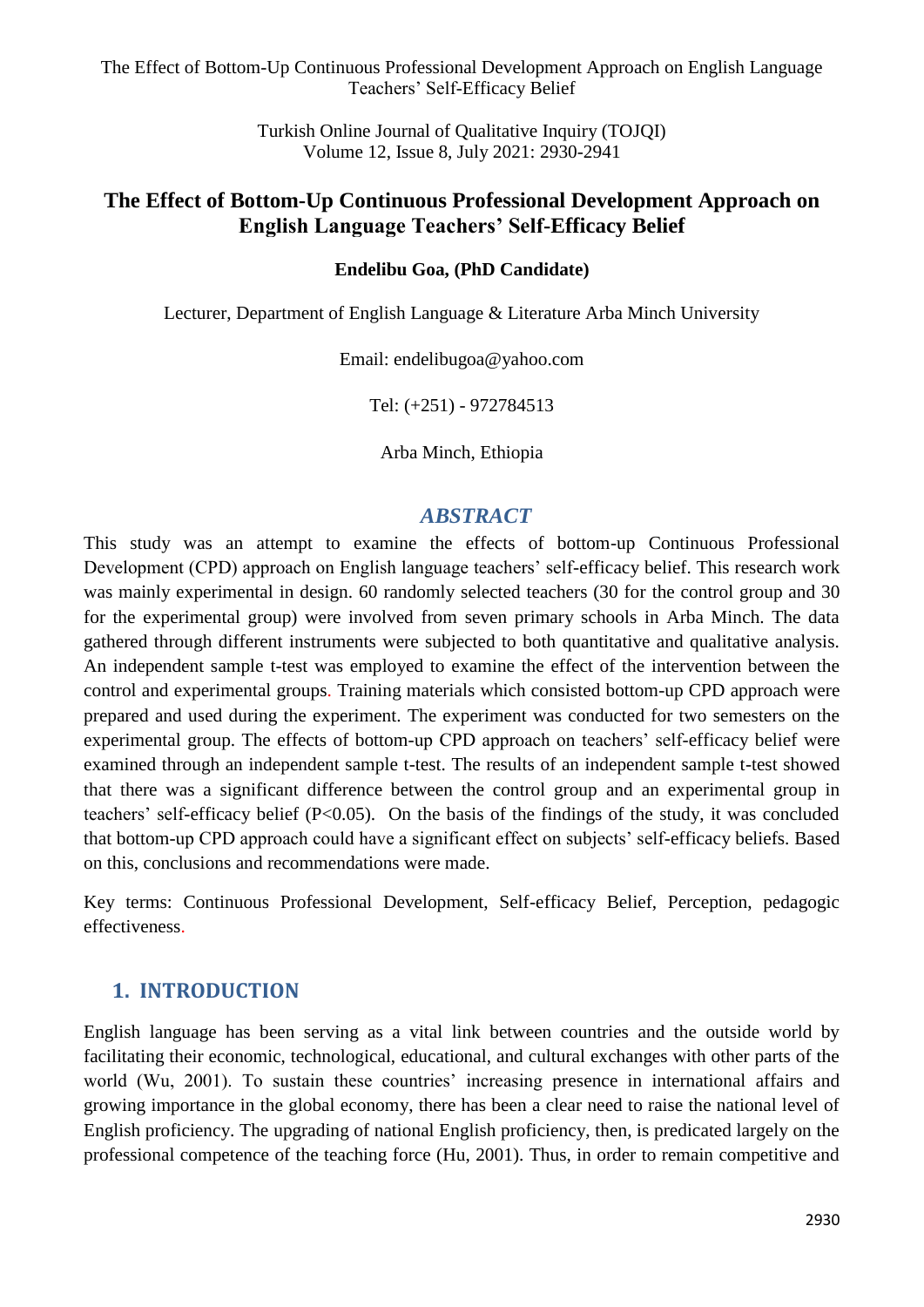productive in today's knowledge based world, ELT teachers are constantly required to update their knowledge and develop their teaching skills and professional attitudes (Harris & Jones, 2010).

On top of that the English language also plays a significant role in the country's educational system. Especially, at the primary level, English is a key to all subjects. Because, English language is been given as a subject and used as a medium of instruction. Therefore, the quality of ELT teachers has been a point of great concern in many countries. Specially, in countries like Ethiopia where English is given as a subject and medium of instruction, improving ELT teachers' quality has received more attention and support than other subject areas (Eba, 2013; Belilew & Haile Mariam, 2017).

However, major problems such as low quality of English teachers and their low interest of engaging in professional development practices were identified in relation to the teaching-learning processes of the English language. Several international studies revealed that the quality of ELT teachers' particularly in the primary school level, is poor and does not fit with the minimum standards of their nations (Gusky, 2000; Mann, 2005; & Mohammadi, 2012). These scholars also argue that teachers' poor quality has been resulted on the students' academic performance. The above studies similarly show that the qualities of ELT teachers in Gulf countries face challenge of shaping their teaching practice according to the national standards of ELT. The researchers added that the English teaching profession in these countries is characterized by inadequate and ineffective pre-service education, poor teacher quality, low self-efficacy belief, and lack of professional development support. Batool and Qureshi (2007) also argue that quality of ELT teachers at primary level in some Northern, Central, and East African countries does not meet the international standards and victim of downfall day- by- day. They argue that the quality of ELT teachers is very low and the product of higher education system of these countries cannot compete internationally.

In Ethiopian ELT teachers' context, studies (for example, MoE, 2007; and 2008; Eba, 2013; Desta, Chalchisa, and Lemma, 2013) showed that ELT teachers have been facing problems of quality in teaching English. The studies also report that primary school English language teachers were not effectively undertaking professional development activities. According to Eba (2013), ELT teachers play irreplaceable role to the quality of education in general and English language education in particular. This is due to the fact that English is taught as a subject and used as medium of instruction in Ethiopia. However, (Eba, 2013) asserts that Ethiopian ELT teachers have big gaps in subject matter knowledge, pedagogic effectiveness, and their self-efficacy. Almaz Bein (1989) and Sara Oqbay (1989) also indicate that English is not adequately taught in Ethiopian elementary schools. Besides, other studies by Sisay Assefie, (1999), and Berhanu Haile, (1999) have proved that the quality of English language instruction suffers mainly from lack of qualified English language teachers.

Due to the above facts, improving ELT teachers' quality is found to be a key for quality of education. Therefore, in every world of education, teachers' CPD program has received due attention. On the other hand, it is widely believed that CPD positively affect the teachers' self-efficacy belief and pedagogic effectiveness. In this regard, a review of the current literature shows that teachers with high self-efficacy establish correct norms for themselves, endure while confronting educational barriers and have a stronger competence to improve student learning. At present, the Ministry of Education in Ethiopia has realized that recent developments in the English language teaching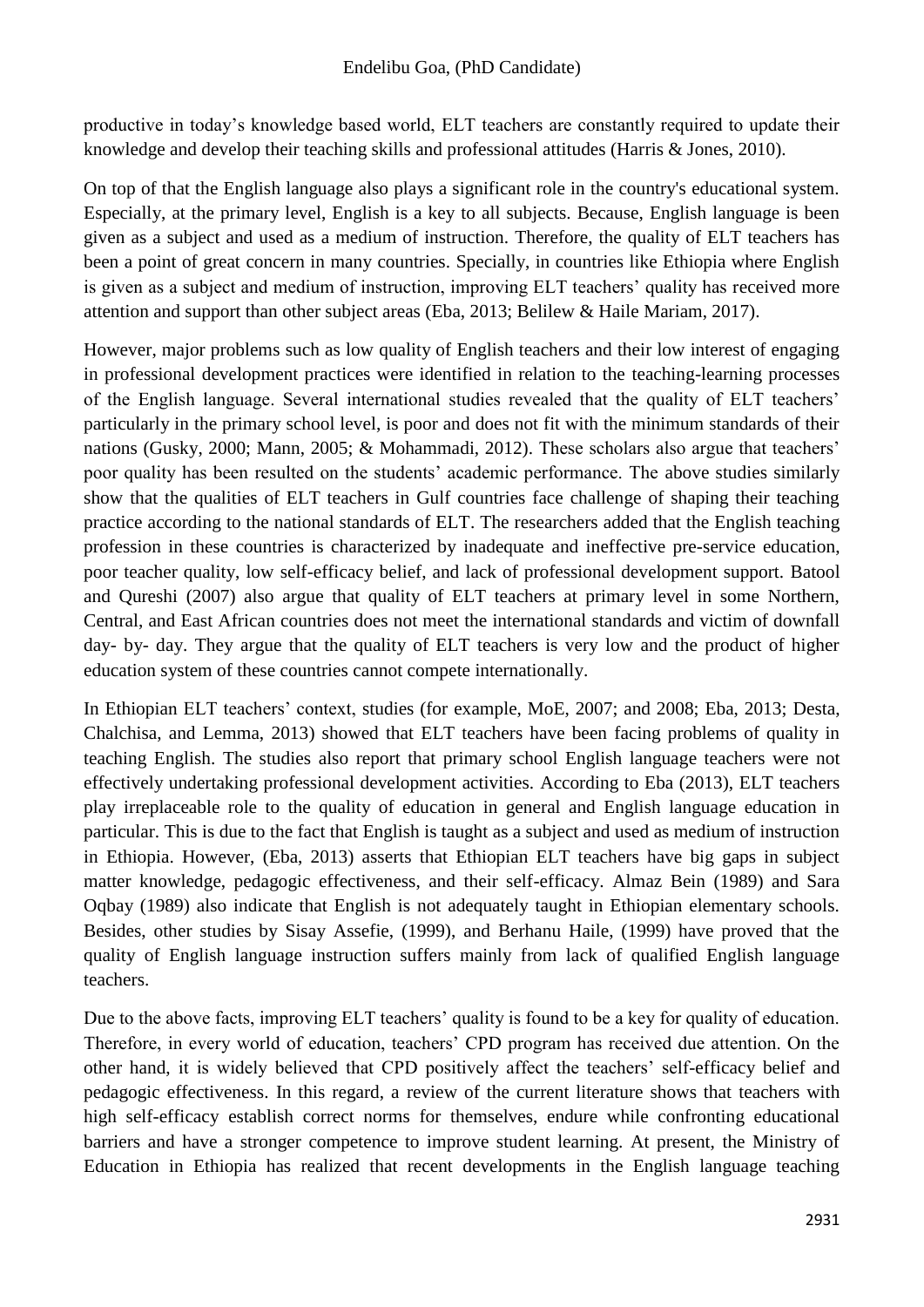demand that teachers who were qualified some years ago be given CPD trainings. As a result, the government has done its best in the last few years to raise the teachers' professional skills, by organizing CPD practices to update the teachers' knowledge of the English language and their pedagogic effectiveness.

Teachers' professional development can affect their self-efficacy and their pedagogic effectiveness. Teachers with high self-efficacy establish correct norms for themselves, endure while confronting educational barriers and have a stronger competence to improve teacher quality. Different definitions have been demonstrated for teacher self-efficacy in the teaching context for example, Bandura (1997) was the first who made known the concept of self-efficacy and defined it as "belief in one's capabilities to organize and execute the courses of action required to produce given attainments". Also, Tschannen-Moran and Hoy (1998) mentioned that teacher self-efficacy is "the teacher's belief in his or her capability to organize and execute courses of action required to successfully accomplish a specific teaching task in a particular context".

Various studies have been done on the relationship between teachers' self-efficacy with CPD. For example, Moradkhani, Raygan, and Moein (2017) investigated the relationship between EFL teachers' reflective practices and self-efficacy. Their findings revealed that teachers' reflective practices had a significant positive effect on their self-efficacy. This result highlighted the role of reflection in improving teachers' self-efficacy. Also, reflective teaching has been considered as an effective way to develop and empower teachers. So, as reflective teaching is part of CPD, from this aspect it can be related with CPD. In this study, therefore, an attempt has been made to investigate whether or not bottom-up continuous professional development approach affect EFL teachers' selfefficacy beliefs.

## **1. Significance of The Study**

It was assumed that this study might generate some useful information about the effect of bottom up CPD on teachers' their self-efficacy belief. The information gained from this study could be of great help for program designers and Ministry of Education to conduct further investigation to justify future course of action. The results of this study may also draw the attention of CPD experts, teacher education, and material developers. Also, education departments at different level, CPD coordinators, and EFL teach would be benefited from the findings of the study. In addition, the findings would help to recommend on the nature, content, needs of participants, and implementations of CPD in the ELT context. Finally, as more research needs to be conducted especially in the area of the effects of bottom-up CPD the results of this study could provide a useful base for further future research in this area in the Ethiopian context.

# **2. Review of Related Studies**

## **2.1. The Essence of Self-Efficacy**

To begin the review with definition, Bandura (1997) defined the construct of self-efficacy as an individual's belief in his or her capability to organize and execute the course of action required to manage prospective situations. According to him, self-efficacy is a task-specific belief that regulates choice, effort, and persistence in the face of obstacles and in concert with the emotional state of the individual. Bandura further added that the task-specific focus of self-efficacy distinguishes it from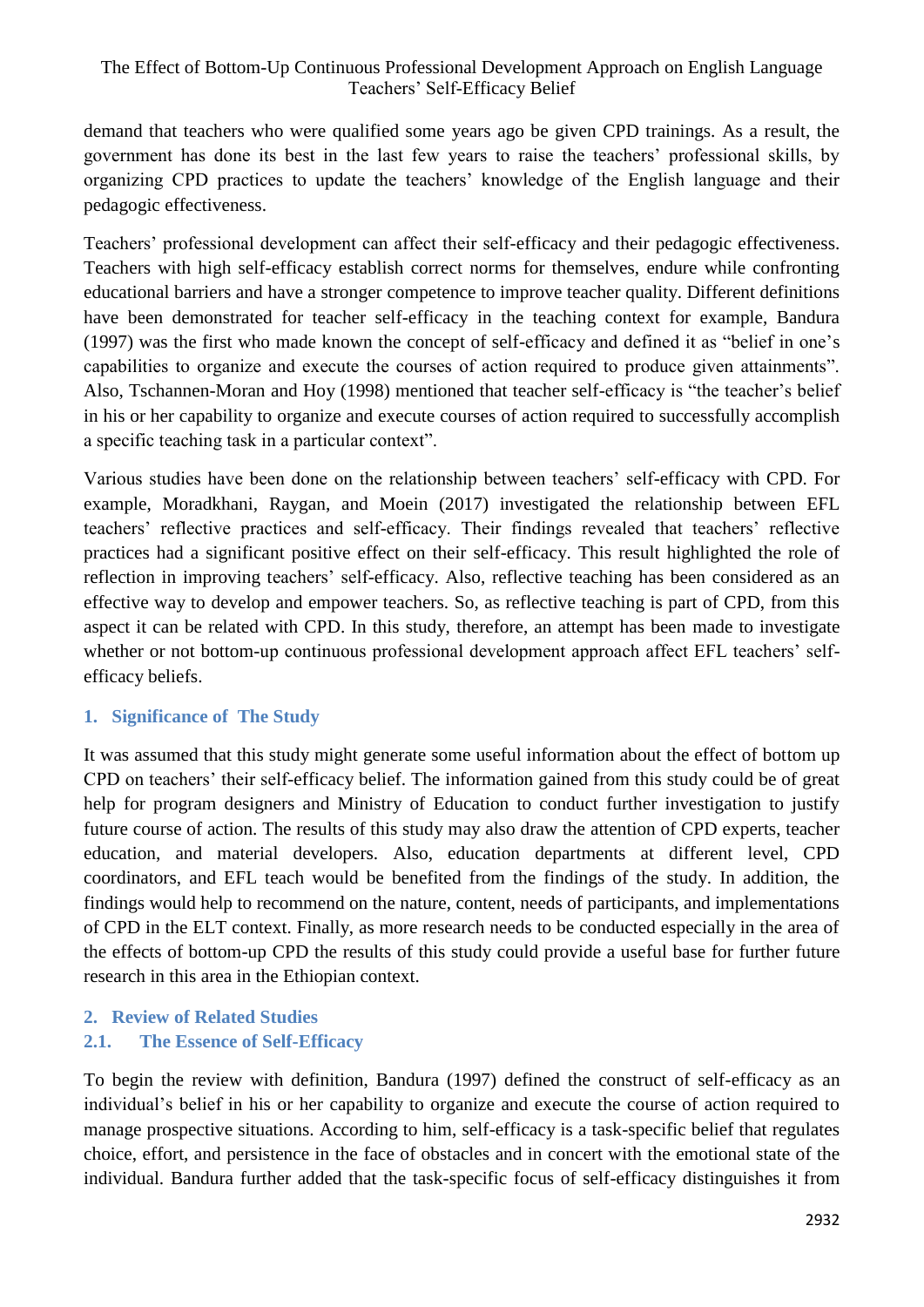more global concepts such as self-esteem or confidence. An individual's efficacy beliefs are built from diverse sources of information that can be conveyed vicariously through social evaluation as well as through direct experience (Bandura, 1986).

In addition, self-efficacy beliefs are seen as important elements in many current views of motivation (Graham & Weiner, 1996). They have also been found to mediate a number of individual variables relevant to teacher effectiveness such as job satisfaction, intention to quit the job, training and job adjustment in newcomers and the connection between carefulness and ongoing learning. These and other characteristics of self-efficacy beliefs suggest the construct holds considerable promise for the improvement of teacher development efforts.

From the above scholars' views, we can possibly summarize that self-efficacy belief refers to individual's ability of performing the entire task or action. Particular to the context of this study, selfefficacy belief refers to the EFL teachers' beliefs about their ability of handling student engagement, instructional strategies, and classroom management. In the study, the EFL teachers' level of selfefficacy belief was examined before the experiment (training). After the experiment had completed, the effects of the experiment on the EFL teachers' level of self-efficacy belief was examined. The experiment was resulted with statistically significant difference on the subjects mean scores before and after the experiment. Also, the results gathered with other data collecting tools were confirmed that the experiment of the study was positively affected the level of EFL teachers' level of selfefficacy belief.

Teaching by its very nature involves solving ill-defined problems that are complex, dynamic, and non-linear. Consequently teacher effectiveness is largely dependent on personal assistance, or how teachers define tasks, employ strategies, view the possibility of success, and ultimately solve the problems and challenges they face. It is this concept of personal assistance the capacity of teachers to be self-organizing, self-reflective, self-regulating and proactive in their behavior that underlies the importance of self-efficacy as a critical component in teacher effectiveness. The link between personal assistance and a teacher's efficacy beliefs lies in personal experience and a teacher's ability to reflect on that experience and make decisions about future courses of action. Taking the link between personal assistance and teachers' efficacy belief, one can easily understand that how CPD can affect the overall performance of the teacher.

## **2.2. The Effect of Self-Efficacy Beliefs on Teacher Effectiveness**

The reviews on the effects of teacher self-efficacy show that the study of teacher self-efficacy has evolved over the years and has revealed a wealth of information indicating that self-efficacy may contribute to teacher effectiveness in a number of ways. With similar assumptions of self-efficacy beliefs in the current study, numbers of global scholars (for example, Allinder, 1994; Guskey, 1988; Stein & Wang 1988; Hani, Czerniak, & Lumpe, 1996; Ross, 1992; and Eden & Kinnar, 1991) showed that teacher' self-efficacy beliefs could affect their professional performances. Their evidences suggest that positive self-efficacy beliefs can increase the extent to which teachers are willing to transfer skills learned during professional training to the classroom.

For example, Eden & Kinnar (1991) in their research on employee training has demonstrated that interventions aimed at raising self-efficacy with regard to specific future behaviors significantly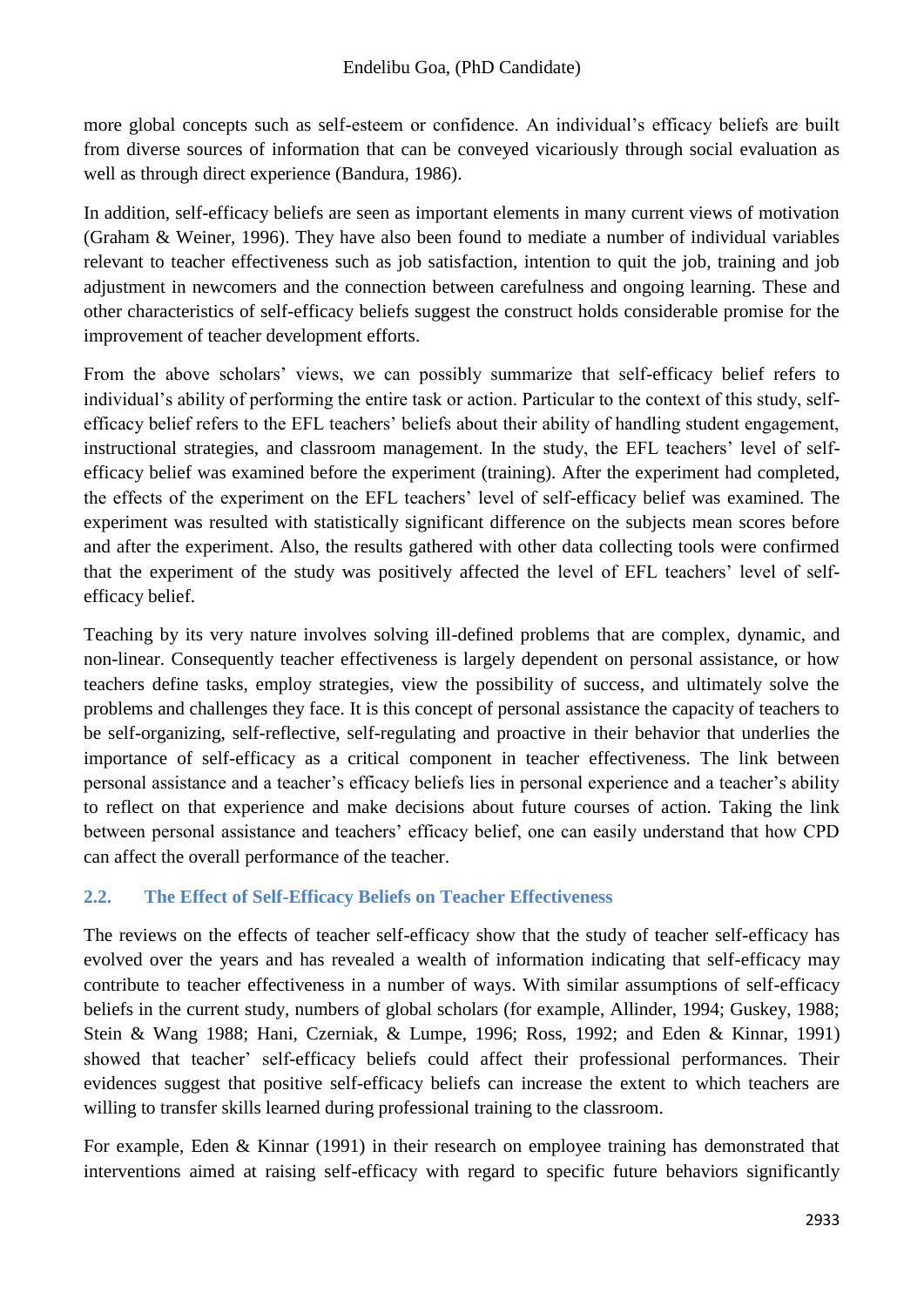increased the chance individuals will reveal those behaviors on the job. Also, Allinder (1994) in his study with teachers has shown that those high in teaching self-efficacy tend to explore more alternative methods of instruction, seek improved teaching methods, and experiment more extensively with instructional materials. The study further suggests that self-efficacy beliefs can enhance a teacher's ability to respond effectively to stressful and challenging situations. More similarly, Other researches( for example, Guskey & Wang 1988: Hani, Czerniak, & Lumpe, 1996; Ross, 1992) indicated that teachers with strong, positive efficacy beliefs about their teaching ability are more likely to take risks and use new techniques and to experiment and persist with challenging strategies that may have a positive effect on student achievement. These findings are consistent with research that has shown that individuals who have high, positive efficacy beliefs feel more challenged but less threatened by stressful conditions than those with low self-efficacy. There are also indications that efficacy beliefs can influence how hard and how long an individual will persevere at a particular task, how resilient people will be when faced with obstacles, and the amount of stress or anxiety they will experience in a given situation.

From the above scholars' points of view, we can conclude that it is evidence that self-efficacy beliefs can influence the extent to which the teachers perform classroom practices. We can also possibly understand that such an influence might be seen in the quality of education in general and quality of English language teaching. In line with this, the current researcher assumed that the positive effects on teachers' self-efficacy beliefs might have positive effects on their teaching performances; and there by positive effects on the quality English language teaching. To this point, Gist, Bavetta, & Stevens (1990) argue that increases in self-efficacy have been linked to improved performance for both cognitive tasks and interpersonal both critical factors in teacher effectiveness. With these assumptions, CPD trainings were given as an intervention in the study. Research has also shown that individuals with higher levels of self-efficacy perform better in trainings interventions aimed at raising task specific self-efficacy can significantly improve performance during classroom (Gist, Schwoerer, & Rosen, 1989). In addition, teachers high in self-efficacy have been found to exhibit higher levels of professional commitment, another factor suggesting they may be more motivated to attend, participate in, and learn in professional training.

In general, a number of studies have demonstrated that teachers with high levels of self-efficacy regarding their ability to teach can produce superior student achievement across a range of academic subjects. For example, Podell & Soodak (1993) stated that high self-efficacy teachers are also more fitting to produce better student outcomes because they are more persistent in helping students who are having difficulty and are less likely to be critical of students that make errors, They further added that teachers with strong self-efficacy beliefs have also been shown to be better organized, to engage in more effective planning and are more likely to set high performance standards for themselves as well for their students.

## **3.3. Dimensions of Teachers' Self-efficacy**

Tschannen-Moran and Hoy (2001) devised the Teachers' Self-Efficacy Scale (TSES) that assesses based on three dimensions of (1) student engagement, (2) efficacy for instructional strategies, and (3) efficacy for classroom management. This scale gives us information about teachers' level of selfefficacy in educational context. Also, different studies have been done in the area of professional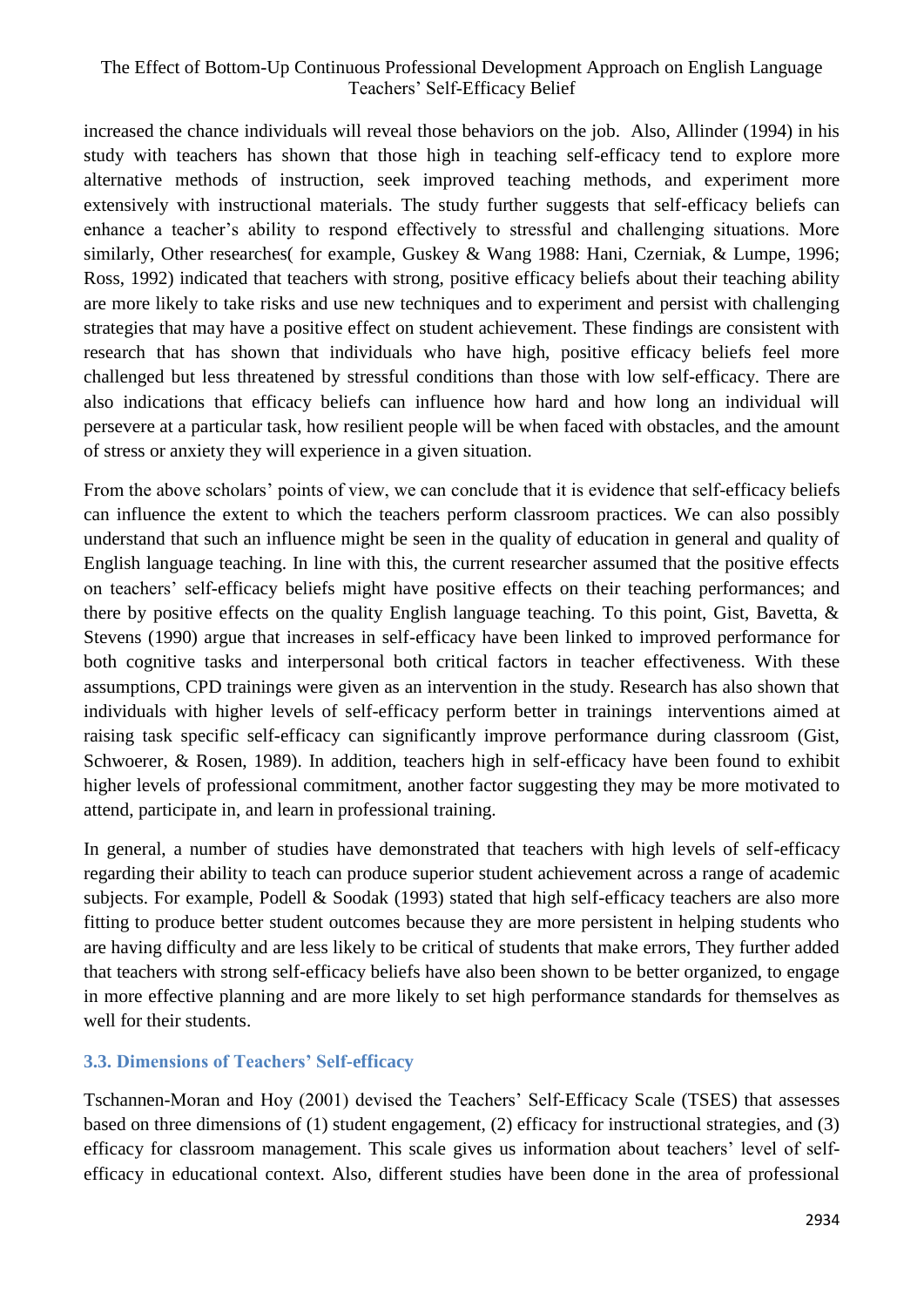development for teachers. Mizell (2010) in his study revealed that how teachers benefit from CPD. He argued that continuing professional development strategies assist teachers choose the best instructional approaches for the improvement of learners' learning processes.

A review of the current literature shows that ELT teachers' self-efficacy is influenced by many factors, including teaching strategies, active mastery experience, teachers' practical knowledge and language proficiency, as well as professional development training. The last factor is relevant to the current study. There have been inconclusive findings regarding the effect of professional development training. Teachers' professional development can affect their self-efficacy. Teachers with high self-efficacy establish correct norms for themselves, endure while confronting educational barriers and have a stronger competence to improve student learning.

Examining the relationship between these two factors of English language teachers' CPD and their self-efficacy can offer suggestions for ELT teachers and decision-makers in this field in order to improve the quality of both teaching/learning environments as well as the quality of professional development for teachers. Effective professional development plans have the capacity to promote teachers' knowledge and proficiencies in order to effectively affect student learning. Therefore, because of the importance and scarcity of studies in this field, this study aimed to engage in this important issue. So, one of the purpose of this study is to examine the effects of needs-based continuing professional development practice on ELT teachers' and self-efficacy.

This literature review clearly highlights that education is a backbone for every country's social, economic and political development in the world. It also shows that the quality of education in general and quality of English language teaching in particular has irreplaceable role for such countries development. The current review further points out that most of the countries in the world have paid due attention for improving quality of education. However, many countries throughout the world have been facing serious problems due to poor quality education.

Particular to the English language education, the above review of literature discloses that there are many problems which related with both the teachers and the learners. In the countries like Ethiopia where English is used as both subject and medium of instruction, the quality of English Language Education has been declining time -to-time. Moreover, this review reveals that English language teachers have been suffering with poor English language competencies as well as low self-efficacy beliefs.

On the other hand, students who have been joining Ethiopian Universities cannot write a meaningful sentence. To this end, countries including Ethiopia turned their faces towards the continuous professional development practices. Countries believed that CPD is the most important practice through which teachers can improve their knowledge, skills, and attitudes. There by improve the learners' achievement. However, the traditional professional development activities often provide insufficient opportunities for teacher learning. The CPD activates were not needs based, like prepackaged professional development practice, regard teachers as consumers of knowledge, and conveyed by means of top-down teacher training strategies. This resulted in ELT teachers' low perception towards the existing CPD. Due to the above facts presented in the review of related literature; this study attempts to examine the effects of bottom-up continuing professional development practice on ELT teachers' self-efficacy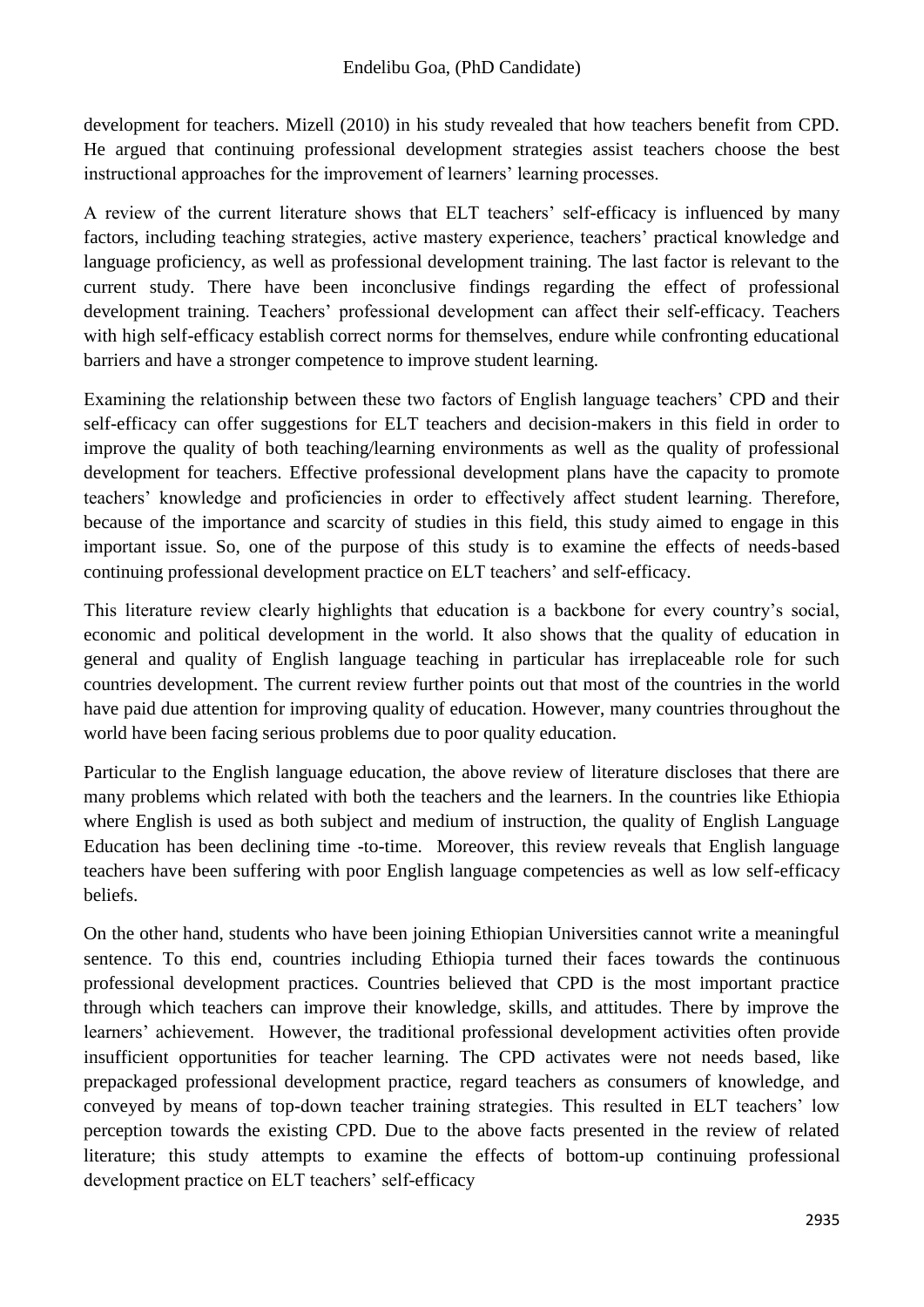# **3. Objectives of The Study**

The aim of this study is to examine the effect of Bottom-up Continuous Professional Development approach on English language teachers' self-efficacy belief in primary schools of Arba Minch town administration.

## 4. Hypotheses **of The Study**

In this study, therefore, an attempt has been made to investigate whether or not bottom-up continuous professional development approach affect EFL teachers' self-efficacy beliefs. Thus, the following null and alternative hypotheses have been formulated:

H0 There is no statistically significant difference in the EFL teachers' self-efficacy belief between the existing CPD practice the bottom-up CPD approach.

H1 There is statistically significant difference in the EFL teachers' self- between the existing CPD practice the bottom-up CPD approach.

## **5. Subjects of the Study and Sampling Procedures**

60 EFL teachers (30 for an experimental group, 30 for control group) were selected out of the total 78 teachers. The reason for making 30 EFL teachers within each group was so as to fit with the assumption of the research design. The selected schools and ELT teachers were considered as representatives of the town administration

## **5.1. Statistical Techniques Used in the Present Study**

With the help of SPSS version 20, mean and slandered deviation were used to compare teachers' perceptions in pre-test and post-test. To examine the effect of needs-based CPD on ELT teachers' self-efficacy beliefs, T-test was employed in this study. Independent-samples t-test was run to measure differences between experimental and control groups in pre-intervention and postintervention tests. The magnitude of the intervention's effect was calculated employing eta squared which commonly used as effect size statistics of Cohen, (1988).

## **5.2. Data Analysis and Interpretation**

| Dimension | Interventio | Control Group |                |                | Experimental |                |           | D/ | $T -$   | $P-$ | Significanc |
|-----------|-------------|---------------|----------------|----------------|--------------|----------------|-----------|----|---------|------|-------------|
|           | n           |               |                |                | Group        |                |           |    | Valu    | Valu | e           |
|           |             | N             | M              | <b>SD</b>      | N            | M              | <b>SD</b> |    | e       | e    |             |
| Student   | Pre-        | 30            | 22.5           | 4.9            | 3            | 23.4           | 6.0       | 58 | $-.026$ | .980 | Not Sign.   |
| Engagemen | Interventio |               |                |                | $\Omega$     |                |           |    |         |      |             |
|           | n           |               |                |                |              |                |           |    |         |      |             |
|           | Post-       | 30            | 22.6           | 5.1            | 3            | 29.6           | 8.6       | 58 | $-3.19$ | .002 | Significant |
|           | Interventio |               | $\overline{0}$ | $\overline{0}$ | $\theta$     | $\overline{0}$ | 3         |    |         |      |             |
|           | n           |               |                |                |              |                |           |    |         |      |             |

# **Table 6.2.1: Results of Statistical Analysis of the Independent Sample T-test of EFL Teachers' Self-efficacy Belief in Student Engagement**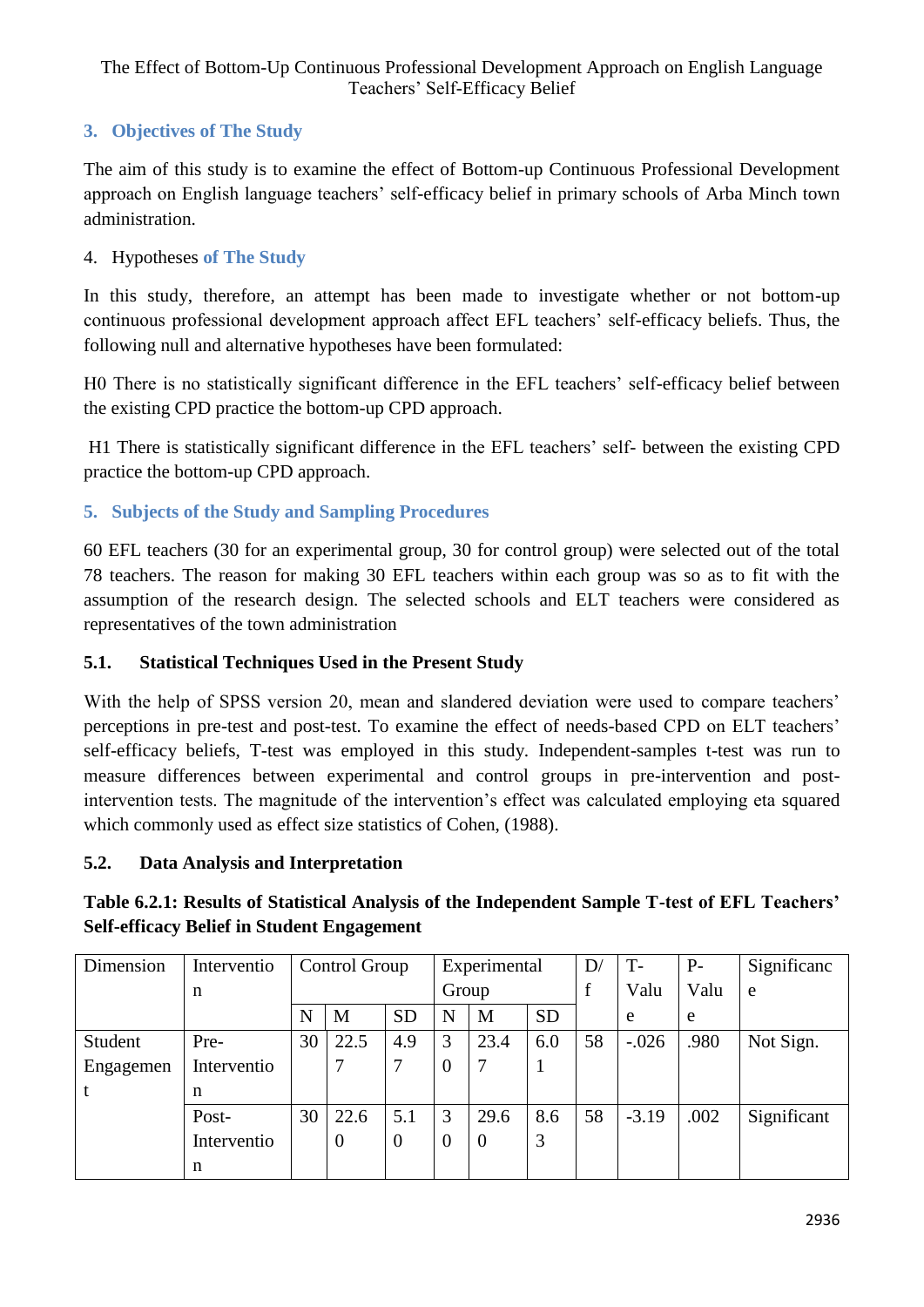The above Independent sample t-test table displays that the average scores of the control group of 30 EFL teachers and the experimental group of 30 EFL teachers are 22.57 and 23.47 correspondingly for the pre-intervention test. The standard deviation of the control group and the experimental group are calculated as 4.97 and 6.01 respectively for the pre-intervention test. Regarding the t-value and the p-value, the t-value is -.026 and the p-value is .980. Thus, the difference between the above two scores was found to be statistically insignificant indicating that the experimental group made no significant difference over its pre-intervention test compared to that of the control group.

The post- intervention test scores of the control group and the experimental group are also shown above. As can be seen from the table, the average scores of the control group of 30 EFL teachers and experimental group of 30 EFL teachers are 22.60 and 29.60 respectively for the post- intervention test. The standard deviation of the control group and the experimental group in the post- intervention test is computed as 5.10 and 8.63 respectively. Besides, the above table shows that the t-value is - 3.19 and the p-value is .002. The difference between the two scores was found to be statistically significant indicating that the experimental group made a significant effect over its post- intervention test compared to that of the control group. The findings of the tests thus seem to indicate that the bottom-up CPD approach could have statistically significant effect on EFL teachers' self-efficacy belief in student engagement.

**Table 6.2.2: Results of Statistical Analysis of the Independent Sample T-test of EFL Teachers' Self-efficacy Belief in Instructional Strategies** 

| Dimension         | Interventio | Control Group |   |     |           | Experimental |                | D/             | $T-$ | $P-$    | Significanc |             |
|-------------------|-------------|---------------|---|-----|-----------|--------------|----------------|----------------|------|---------|-------------|-------------|
|                   | n           |               |   |     |           | Group        |                |                | f    | Valu    | Valu        | e           |
|                   |             | N             | M |     | <b>SD</b> | N            | M              | <b>SD</b>      |      | e       | e           |             |
| Instructiona      | Pre-        | 30            |   | 22. | 5.6       | 3            | 21.7           | 5.0            | 58   | $-.092$ | .927        | Not Sign.   |
|                   | Interventio |               |   | 50  | 4         | $\theta$     | 3              | $\overline{4}$ |      |         |             |             |
| <b>Strategies</b> | n           |               |   |     |           |              |                |                |      |         |             |             |
|                   | Post-       | 30            |   | 22. | 5.5       | 3            | 28.6           | 10.            | 58   | $-3.13$ | .003        | Significant |
|                   | Interventio |               |   | 63  | 3         | $\Omega$     | $\overline{0}$ | 9              |      |         |             |             |
|                   | n           |               |   |     |           |              |                |                |      |         |             |             |

An independent-samples t-test was conducted to compare the EFL teachers' self-efficacy belief in instructional strategies scores of the control group and experimental in pre-intervention and postintervention. In the pre-innervation, there was no significant difference in scores for control group (*M*=22.50, *SD*=5.64) and experimental group [*M*=21.73, *SD*=5.04; *t* (58) =1.62, *p*=.927]. Similarly, an independent-samples t-test was conducted to compare the EFL teachers' self-efficacy belief in instructional strategies scores in the post-intervention.

There was significant difference in scores for control group (*M*=22.63, *SD*=45.53) and experimental group  $[M=28.60, SD=10.90; t(58) = -3.13, p = .003$ . The difference between the two scores was found to be statistically significant indicating that the experimental group made a significant effect over its post- intervention test compared to that of the control group. The findings of the tests thus seem to indicate that the bottom-up CPD approach could have statistically significant effect on EFL teachers' self-efficacy belief in instructional strategies.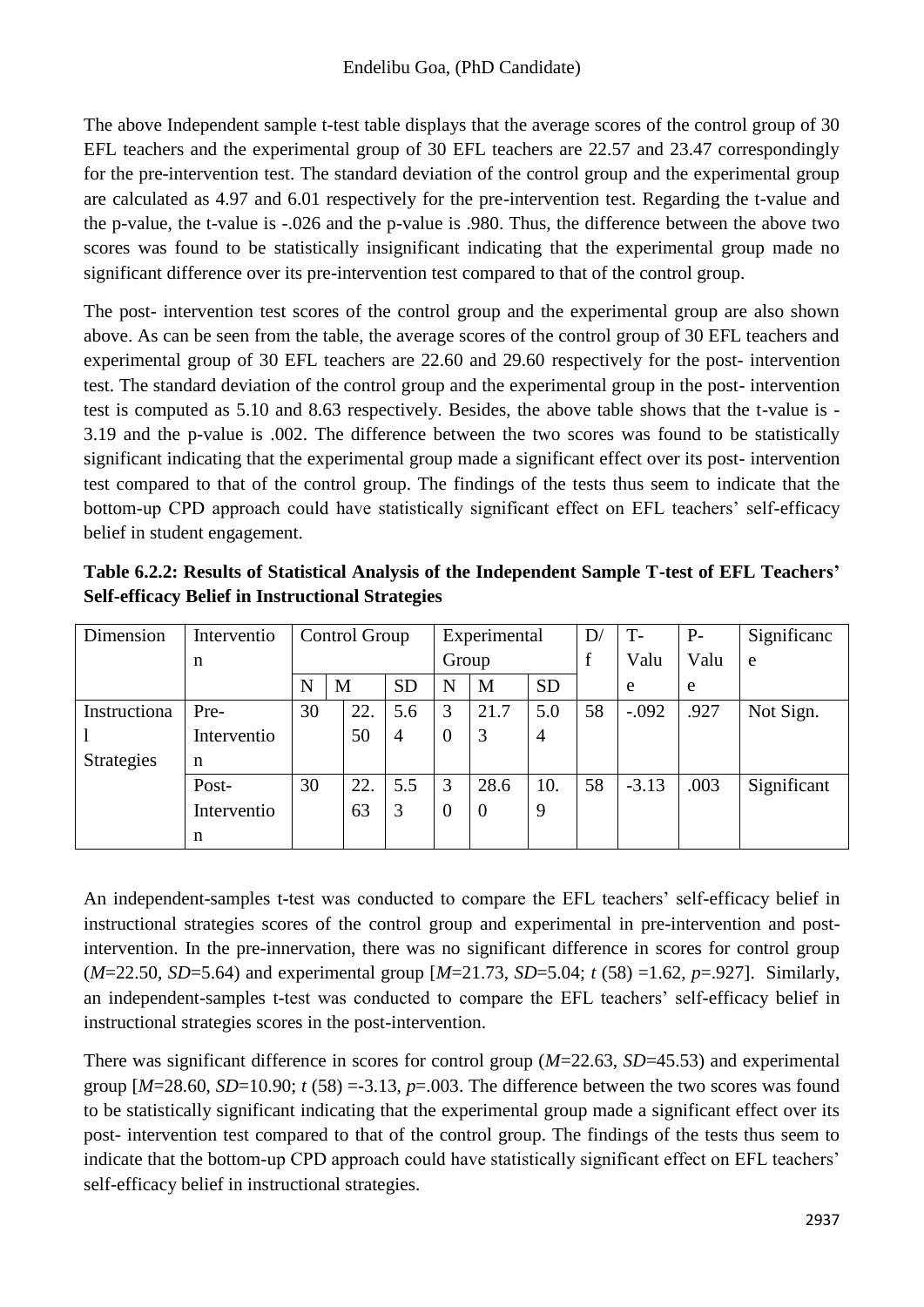| Dimension  |              | Intervention   Control Group |       |           | Experimental        |       |      | D/f | $\vert T - \vert$ | $P-$  | Significance |
|------------|--------------|------------------------------|-------|-----------|---------------------|-------|------|-----|-------------------|-------|--------------|
|            |              |                              |       |           | Group               |       |      |     | Value             | Value |              |
|            |              | N                            | M     | <b>SD</b> | <b>SD</b><br>N<br>M |       |      |     |                   |       |              |
| Classroom  | Pre-         | 30                           | 21.77 | 4.89      | 30                  | 22.33 | 5.94 | 58  | $-.983$           | .330  | Not Sign.    |
| Management | Intervention |                              |       |           |                     |       |      |     |                   |       |              |
|            | Post-        | 30                           | 23.03 | 5.09      | 30                  | 28.63 | 6.41 | 58  | $-3.94$           | .000  | Significant  |
|            | Intervention |                              |       |           |                     |       |      |     |                   |       |              |

**Table 6.2.3: Results of Statistical Analysis of the Independent Sample T-test of EFL Teachers' Self- efficacy Belief in Classroom Management** 

Similarly, Table 4.17: shows the average scores of the Control and Experimental groups in Preintervention test and post- intervention test. As noted above, the average scores of the control group of 30 and the Experimental group of 30 EFL teachers are 21.77 and 22.33 respectively for the pretest. The standard deviation of the control group and experimental group is computed as 4.89 and 5.94 respectively for the pre-test. The t-value is -.983 and the P-value is .330. Therefore the EFL teachers' self- efficacy belief in classroom management in both groups did not significantly differ. The experimental and control groups have similar pedagogic effectiveness in pre-intervention test.

The post- intervention test scores of the Control and Experimental groups are also shown in Table 4.17. As can be seen from the table 4.11, the average scores of the control group of 30 and experimental group of 30 are 23.03 and 28.63 respectively for the post-test. The standard deviation of the Control group and Experimental groups in post-test is computed as 5.09 and 6.41 respectively. Moreover, the above table shows the t-value is -3.94 and the P-value is 000. The difference between the above two scores was found to be statistically significant, indicating that experimental group made significant improvement over its post-test compared to the control group. Therefore, the findings of the tests seem to indicate that the bottom-up CPD approach positively affected the **selfefficacy belief in classroom management** of the experimental group.

| Table: 6.2.4: Results of Statistical Analysis of the Independent Sample T-test of EFL Teachers' |  |
|-------------------------------------------------------------------------------------------------|--|
| self-efficacy belief                                                                            |  |

| Intervention | Control Group |       |           |    | <b>Experimental Group</b> |           | D/f | t-      | $P-$  | Significance |
|--------------|---------------|-------|-----------|----|---------------------------|-----------|-----|---------|-------|--------------|
|              |               | M     | <b>SD</b> | N  | M                         | <b>SD</b> |     | value   | value |              |
| Pre-         | 30            | 66.83 | 13.44     | 30 | 67.53                     | 13.26     | 58  | $-439$  | .662  | Not sig.     |
| Intervention |               |       |           |    |                           |           |     |         |       |              |
| Post-        | 30            | 68.27 | 11.80     | 30 | 88.83                     | 23.28     | 58  | $-3.94$ | .000  | Significant  |
| Intervention |               |       |           |    |                           |           |     |         |       |              |

Table: 4.18, indicates the average scores of Control and Experimental groups in pre-intervention test and post-intervention test. As shown above, the average scores of the control group of 30 and the Experimental group of 30 EFL teachers are 66.83 and 67.53 respectively for the pre-intervention test. The standard deviation of the control group and experimental group is computed as 13.44 and 13.26 respectively for the pre-test. Regarding the t-value, it is -439 and the probability value (P-value) is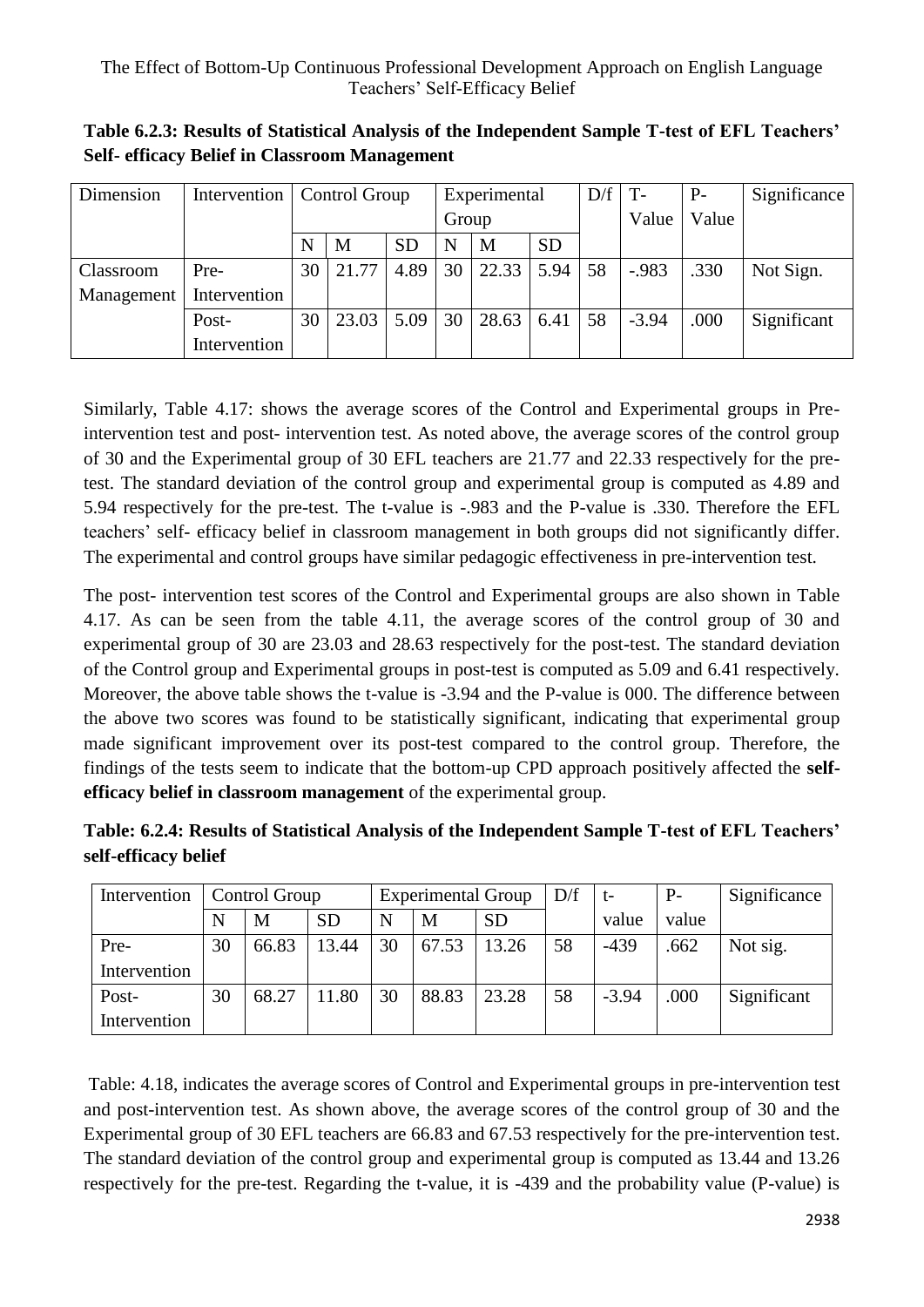.662. Therefore the difference between the above two scores was found to be statistically insignificant difference over its pre-test compared to that of the control group (P >0.05 i.e. .662).

The post- intervention test scores of Control and Experimental groups are also shown in Table 4.10. As can be seen from the above table 4.18, the average scores of the control group of 30 and experimental group of 30 are 68.27 and 88.83 respectively for the post-intervention test. The standard deviation of the Control group and Experimental groups in post-intervention test is computed as 11.80 and 23.28 respectively. Besides, the t-value is -3.94 and the P-value is below 0.05 (i.e. .000). Thus post-intervention test scores were found to be statistically significant indicating that the Experimental group made significant improvement over its post-intervention test compared to the control group. Therefore, the findings of the tests seem to indicate that bottom-up CPD approach had considerable contribution in affecting EFL teachers' self- efficacy belief.

To see whether the effect size which is symbolized as (r) is small, medium or high, it must be calculated and the results should be known. The effect size is calculated by the square of t-test score

over the square of t-test square plus a degree of freedom. Hence, the effect size is  $r=\sqrt{\frac{3.94^2}{2.042+(301)^2}}$  $\frac{3.94^{2}}{3.94^{2}+(30+30-2)}$ 

 $= 0.20$ . The effect size is 0.20 $=$ , which means that the subjects of the study scored better results in the post- intervention test than the pre-intervention-test. This is considered as the highest effect size. As a result, the null hypothesis is rejected and the alternative hypothesis is accepted. It is concluded that teachers' self-efficacy belief score showed effect due to the two semester's intervention.

## **6. Conclusions**

In general, the results from this research work suggest the following important points:

In this study, bottom-up CPD activities were presented based on the need assessment and selecting meaningful and purposeful activities. This helped the teachers generate their interest and engaging themselves in purposeful CPD activities. During the experiment, pair and group work activities were used. This gave the teachers opportunity to interact with each other in the bottom-up CPD activities. As a result, there were significant differences on EFL teachers' self-efficacy belief. This research work, therefore, concludes that CPD activities should be presented based on the actual needs of teachers, in a contextualized way, and focusing on subject specifications. From the results of the preintervention test and post-intervention test, the teachers' responses to the interview, from teachers' reflections during the FGDs , it is reasonable to conclude that bottom-up CPD approach is valuable in improving EFL teachers' self-efficacy belief in primary schools in Ethiopia.

## **7. Recommendations**

Based on the findings of this research, the following recommendations are made:

Continuous Professional Development activities should be designed based on teachers' needs and focusing on specific subject-matter so that teachers could be engaged in meaningful and purposeful CPD activities. Therefore, experts of CPD program in Ethiopia should:

Revise its top-to-down approach which designed to fit all secondary and primary schools teachers in Ethiopia.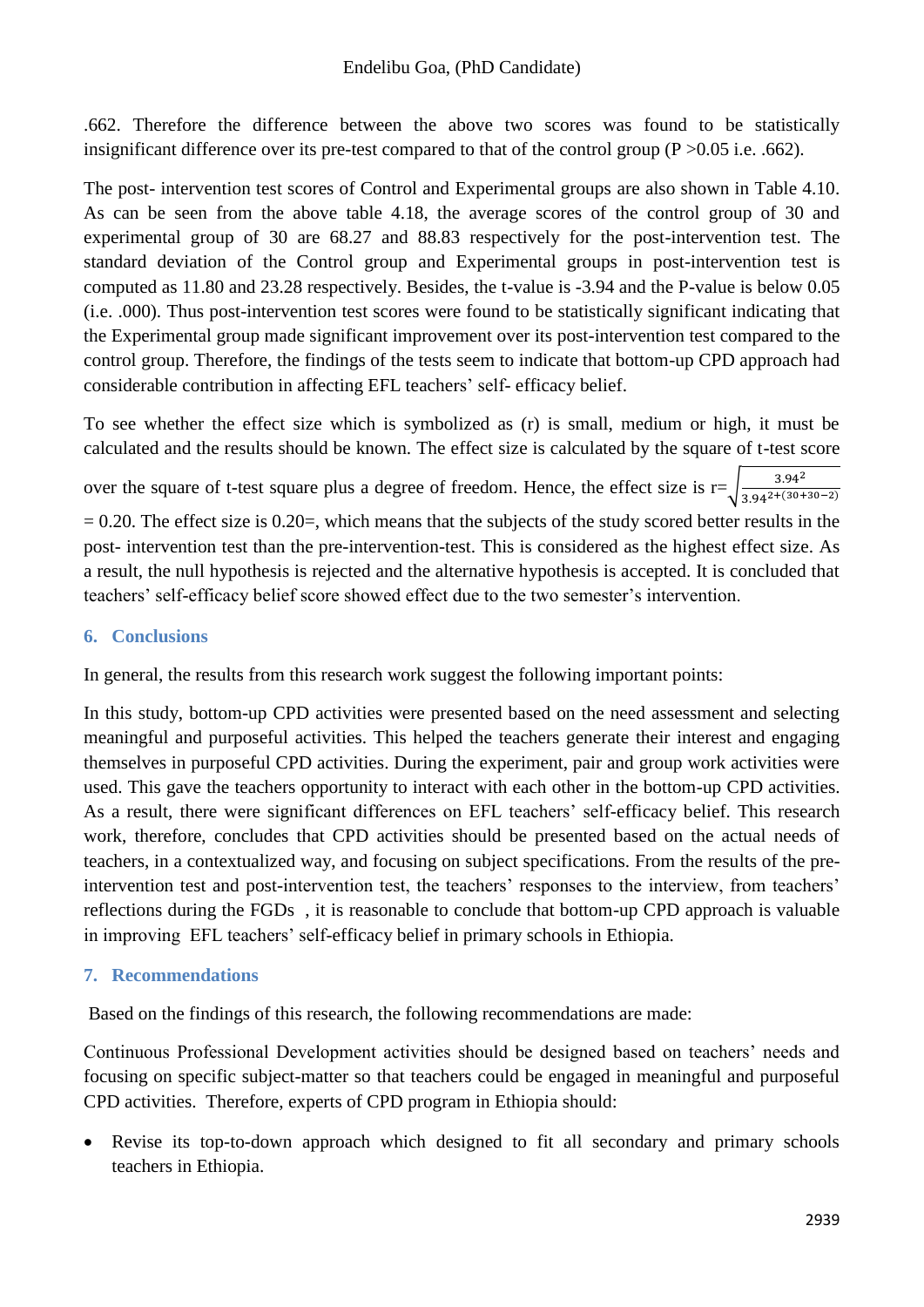- Design bottom-up approach prioritizing the teachers' actual CPD needs in ground.
- Separately address each subject-matter and provide related materials as well.
- Contextualized CPD activities based on particular subjects.

The Education Department, primary schools, and CPD coordinators of the schools in the study area should have awareness about the effects of bottom-up CPD on teachers' subjects' self-efficacy belief. Both the hard and soft copies of this study will be given for the above bodies. Finally, with the respect of limitations and gaps of this study, the researcher recommends further studies on the effects of bottom-up CPD practices in the ELT context.

# **References**

- 1. Alibakhsi, G. & Dehvari, N. (2015). ELT Teachers' Perception of CPD; Profile Issue in Teachers' Professional Development**.**
- 2. Allinder, R. M. (1994). The relationship between efficacy and the instructional practices of special education teachers and consultants. Teacher Education and Special Education.
- 3. Allwright, D. (2005). Developing principles for practitioner research: The case of exploratory
- 4. practice. The Modern Language Journal.
- 5. Anna, C. (2006). Continuous Professional Development: A practical guide for Teachers and Schools; New York Printing Press.
- 6. Austin et al. (2005). Effective professional development. Boston: McGraw-hill Press.
- 7. Bandura, A. (1986). Social foundations of thought and action: A social cognitive theory. Englewood Cliffs, NJ: Prentice-Hall.
- 8. Bandura, A. (1991). Social cognitive theory. Organizational Behavior and Human Decision Processes.
- 9. Bandura, A. (1997). Self-efficacy the exercise of control. Englewood Cliffs, NJ: Prentice-Hall.
- 10. London and New York: Rutledge, Taylor and Francis Group.
- 11. Hung, H. T., & Yeh, H.C. (2013). Forming a change environment to encourage professional development through a teacher study group. Teaching and Teacher Education .
- 12. Hayes, D. (2000). Cascade training and teachers' professional development. ELT Journal.
- 13. Hunzicker,J.L.(2010). Characteristics of Effective Professional Development: Checklist Retrieved from ERIC database (ED510366).
- 14. Kennedy, A. (2005). Models of Continuing Professional Development: A Framework for Analysis. Journal of In-service Education.
- 15. Murray, A. (2010). Empowering teachers through professional development. English Teaching Mohamed, N. (2006).
- 16. An Exploratory Study of the Interplay between Teachers' Beliefs, Instructional Practices & Professional Development [Electronic version].
- 17. Richards, J. & Lockhart, C. (1994). RELTective Teaching in Second Language Classrooms. Cambridge: Cambridge University Press.
- 18. Richards, J. C., & Farrell, T. S. C. (2005). Professional development for language teachers. New
- 19. York, NY: Cambridge University Press.